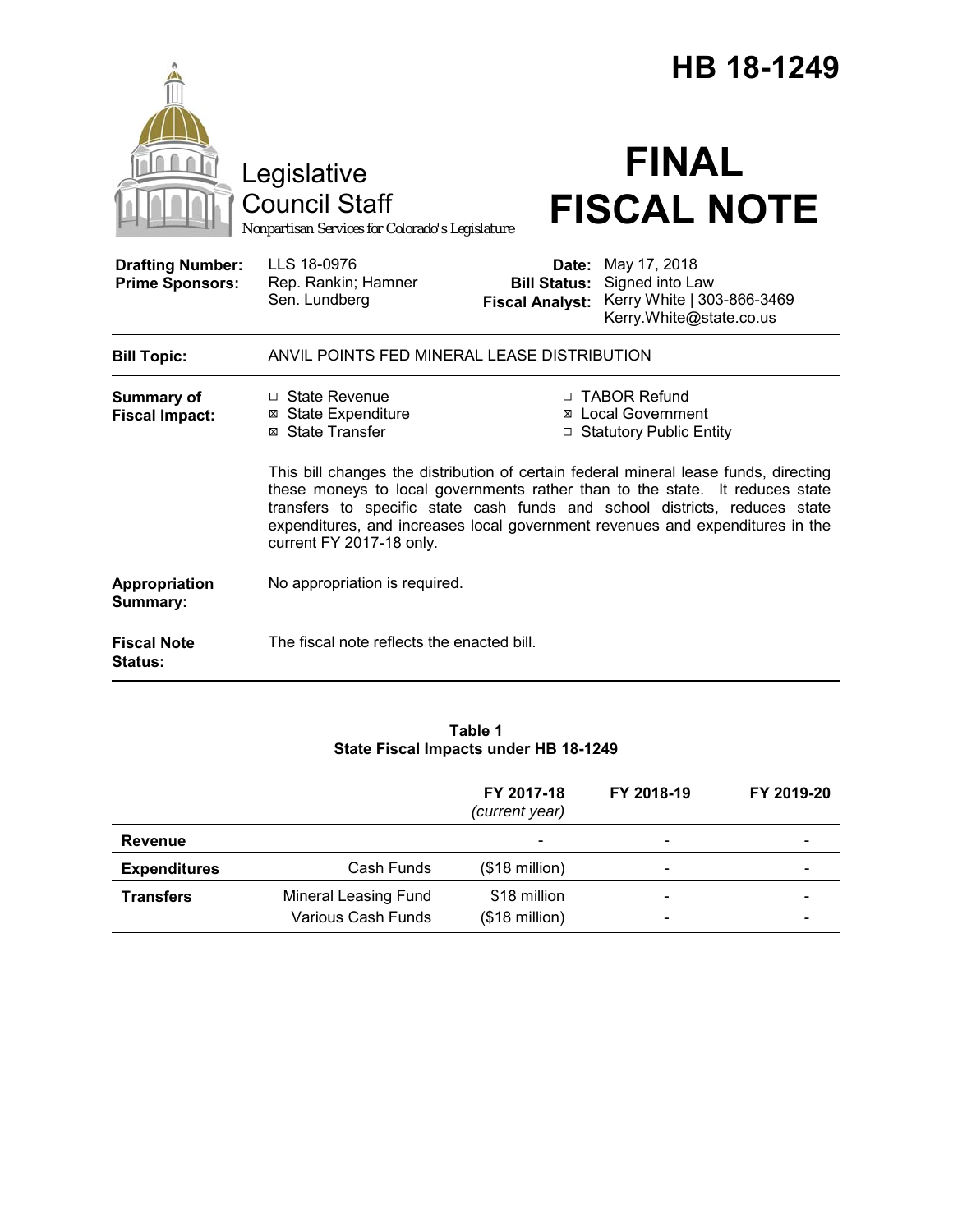May 17, 2018

### **Summary of Legislation**

The bill changes the distribution of any royalties received from the state's share of federal mineral lease (FML) revenue from oil and gas production on naval oil shale reserve land that were set aside prior to January 1, 2009. Instead of depositing this money in the state's Mineral Leasing Fund, the state treasurer is required to distribute these moneys as follows:

- 40 percent to Garfield County;
- 40 percent to Rio Blanco County;
- 10 percent to Mesa County; and
- 10 percent to Moffat County.

The bill amends the Federal Mineral Lease District Act to permit distributions to a FML district, if one exists, on behalf of a county. The state treasurer is required to consult with the Department of Local Affairs to determine if an applicable FML district exists prior to making any disbursements.

## **Background and Assumptions**

Under current law, moneys in the Mineral Leasing Fund are distributed on a quarterly basis, as follows:

- 48.3 percent to the State Public School Fund to support public schools;
- 40.0 percent to the Local Government Mineral Impact Fund to be allocated by the Department of Local Affairs to local governments through formula-based distributions and grants;
- 10.0 percent to the Colorado Water Conservation Board Construction Fund for water projects; and
- 1.7 percent to school districts that are located in counties that are directly impacted by mineral production.

It is anticipated that the state will receive a \$18 million payment from the federal government in March 2018, which represents the remaining balance of the funds withheld for the Anvil Points site.

### **State Transfers**

For the current FY 2017-18 only, this bill reduces transfers from the Mineral Leasing Fund to the State Public School Fund, Local Government Mineral Impact Fund, and the Colorado Water Conservation Board Construction Fund. Under the bill, state transfers from the Mineral Leasing Fund will be reduced as follows:

- (\$8,694,000) to the State Public School Fund;
- (\$7,200,000) to the Local Government Mineral Impact Fund;
- (\$1,800,000) to the Colorado Water Conservation Board Construction Fund; and
- (\$306,000) to school districts located in counties directly impacted by mineral production.